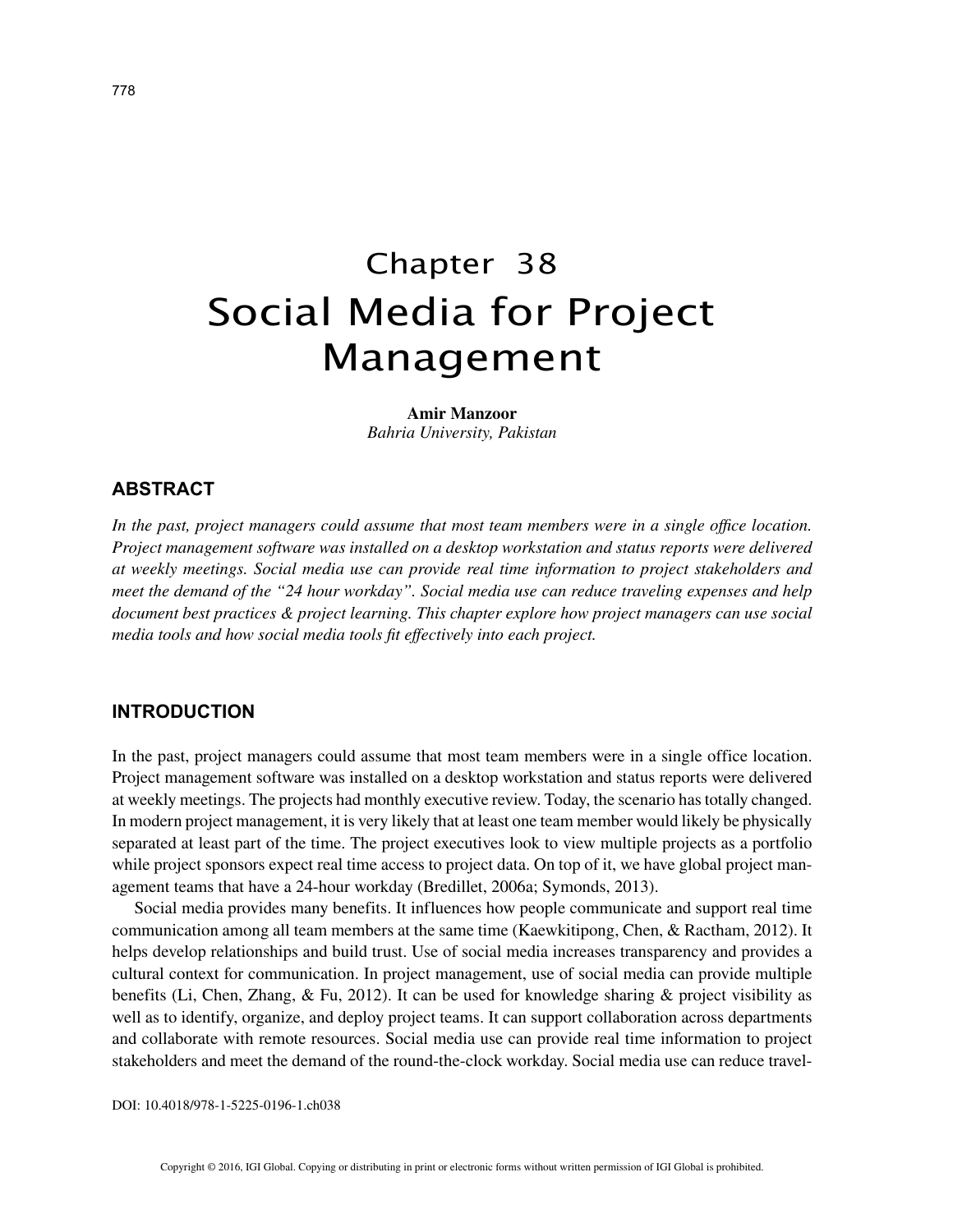ing expenses and help document best practices & project learning (Leitch, 2014; Lousberg, Wamelink, Atkin, & Borgbrant, 2009; Microsoft, n.d.). The 2011 Social Media in a Project Environment Survey results showed that 20% more people used blogs for business use than in 2010. Over 90% of respondents used social media tools to stay in touch with colleagues while a quarter of respondents used social media tools for managing project teams. Over 75% of respondents felt that social media tools could improve the way they managed projects. Online Project Management Communities have also given boost to use of social media. Currently there existed around millions of project management professionals on LinkedIn with an estimated 1 million YouTube videos on project management (Girlsguidetopm, 2012).

In today's world, where project leaders are faced with strict deadlines and scare resources, social media is a fascinating idea. Use of social media in project management offers opportunities to achieve results through instant collaboration and information exchange (Ollus, Jansson, Karvonen, Uoti, & Riikonen, 2009). Social media is not new to project managers. What is new is the use of new social media tools to enable the process of collaboration and working with different groups of people (Ollus, Jansson, Karvonen, Uoti, & Riikonen, 2011). Social media is here to stay. Its use in project management offers great potential benefits that businesses and project managers shouldn't ignore. The objective of this chapter is to explore how project managers can use social media tools. The other important questions to be explored are how social media tool fit effectively into each project, what some guidelines for their use are, and how project managers should leverage the functionality of social media tools.

## **USE OF SOCIAL MEDIA FOR PROJECT MANAGEMENT**

A project is a temporary social system where people come together to work towards a common goal – whether it's launching a satellite into space, getting your political party re-elected or launching a groundbreaking new product before the competition does. The key to making projects run smoothly is understanding how you make a temporary social system perform better – the key question for any project manager. Social media has been somewhat hijacked in terms of publicity by brands like Twitter and Facebook with a common misperception being that social media is mainly about private gossip and wasting time (Enterprise Apps Today, 2012). This is missing the point completely. Social media is a revolution in media and communication. The world was once Mad Men-like, where communication was a one-way street. You listened to the radio, watched TV, read the newspaper, obeyed the CEO and so on. Social media has now transformed this landscape into a two-way street with many lanes, where any one individual can communicate with whomever they want. Quickly, efficiently and for free. This is why social media promises to be a liberator of projects. As project managers around the world can attest, the main reason projects fail is misinformation and miscommunication (Reusch, Khushnood, Khan, & Aslam, 2010). As Gossart (2013) states "the single biggest problem with communication is the illusion that it has taken place."

Project management today is more challenging than ever. There exist many unique challenges. The project teams are becoming more and more ad hoc in nature (Huemann, 2006). Project requirements constantly shift during project life cycle and many times delivery requirements follow very tight deadlines. Increased use of virtual project teams has made it more difficult to disseminate knowledge across the team. To respond to this new and complex job of project manager, new project management methodologies, collaboration technologies, and communication techniques have been developed to foster team